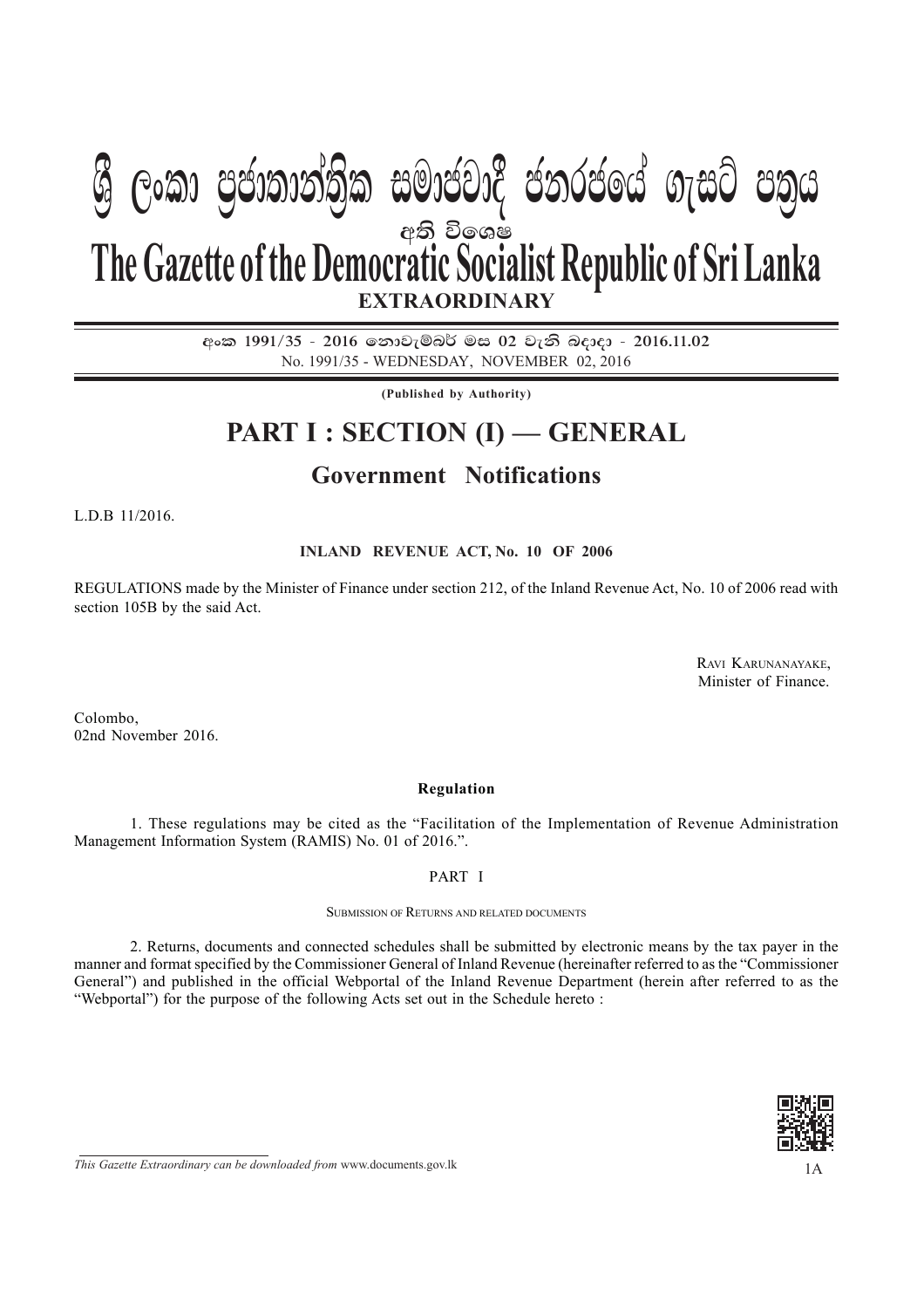#### PART II

#### PROCEDURAL ASPECTS

- 3. Commissioner General shall specify :-
	- (*a*) the procedure applicable for electronic registration of different types of taxes and documents to be submitted in the Webportal:
	- (*b*) the documents and schedules which shall be submitted along with the return to be treated as a valid return and shall not be processed unless the relevant schedules are submitted as specified in the Webportal ;
	- (*c*) the procedure and the requirements of the registration of,
		- i. a "Tax Agent" or his staff;
		- ii. an authorized person.

in order to facilitate the submission of documents on behalf of the tax payer, and the registration of the number of members of the staff as approved by the Commissioner General shall be as specified in the Webportal.

#### PART III

#### GENERAL PROVISIONS

4. All e-service transactions shall be made on forms specified by the Commissioner General.

5. The system generated assessments in which the specific reasons for the assessment are printed in the assessment itself, shall not affect the validity of the assessment. Such an assessment shall not be treated as an assessment issued by rejecting the return for which the reasons shall be communicated.

6. The acceptance of the return, appeal or objection for the tax in default shall be acknowledged after examining the specific conditions referred to in the relevant provisions of the relevant Acts. The temporary acknowledgement issued to acknowledge the receipt of the documents shall not be treated as an acknowledgement for an acceptance of the return, appeal or objection for tax in default.

7. The system generated letters, notices, lists and any other correspondence which do not contain the signature of a specific officer who attended to that subject, shall not affect the validity of such documents.

8. In case of failure of the electronic systems or any natural or other disaster resulting in the loss of resources due to an unforeseen disruption, Commissioner General shall be authorized to decide suitable disaster recovery process administratively as considered most appropriate.

9. Letters sent to taxpayers by the Department of Inland Revenue and all returns and documents received by the Department of Inland Revenue shall be stored in Documents Management Systems (DMS).

10. Statements, forms, schedules or any other document purporting to be furnished under the provisions of the relevant Acts furnished by any authorized person or tax agent on behalf of any taxpayer which shall be deemed for all purposes to have been furnished by such taxpayer. Any authorized person or tax agent furnishing any such, statements, form, schedules or any document shall be deemed to be cognizant of all matters contained therein. Return shall be furnished only by the taxpayer or authorized person who has been vested with approver status.